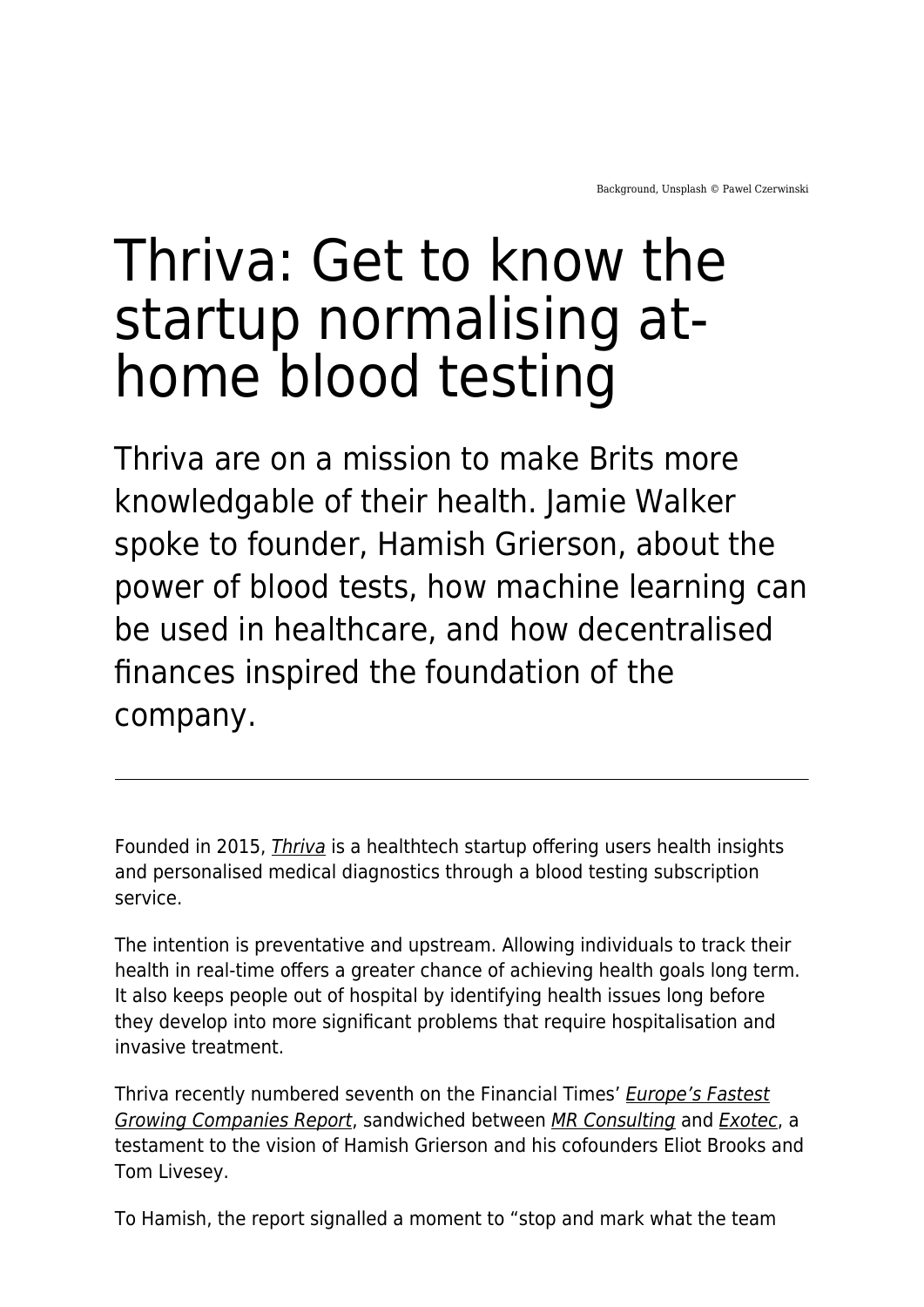has been working on," calling it "a great testament to a shedload of hard work."

# A fascination with health

Hamish's reasons for founding Thriva were personal. "What led to the start of the business ultimately was a personal interest in health that I found 11 years ago. That sent me down a rabbit hole of self-improvement and selfdevelopment and I developed a toolkit to maintain good health, high energy, and productivity," he said.

A new working relationship with Eliot Brooks, cofounder of the company, led to discussions around health, blood testing, and dieting.

"It became clear that there was a gulf of knowledge that most people simply do not know in relation to their health and their bodies," said Hamish. "We felt that most people would want to know, so the question became can they know? and can this affordably be achieved with the technology on offer? This was the genesis of the business.

"There are amazing things that can happen if you can reveal to people what their health information is all about in an intuitive and actionable way."

## The power of blood tests

When asked about Thriva's medical technology, Hamish is quick to point out that he is not himself a doctor: "I am non-clinical. And though I'm the CEO, we have a chief medical officer, Dr Shah, who has been with us from the start. We've always had a really strong team of clinicians around the founders."

That said, Hamish has a simple answer to the question of why blood tests.

"The vast history of understanding the human body is around blood testing. And there are all manner of other types of diagnostic testing [offered on Thriva], but we started with blood testing because we knew that it was where we'd be able to take advantage of tried and tested and very powerful data.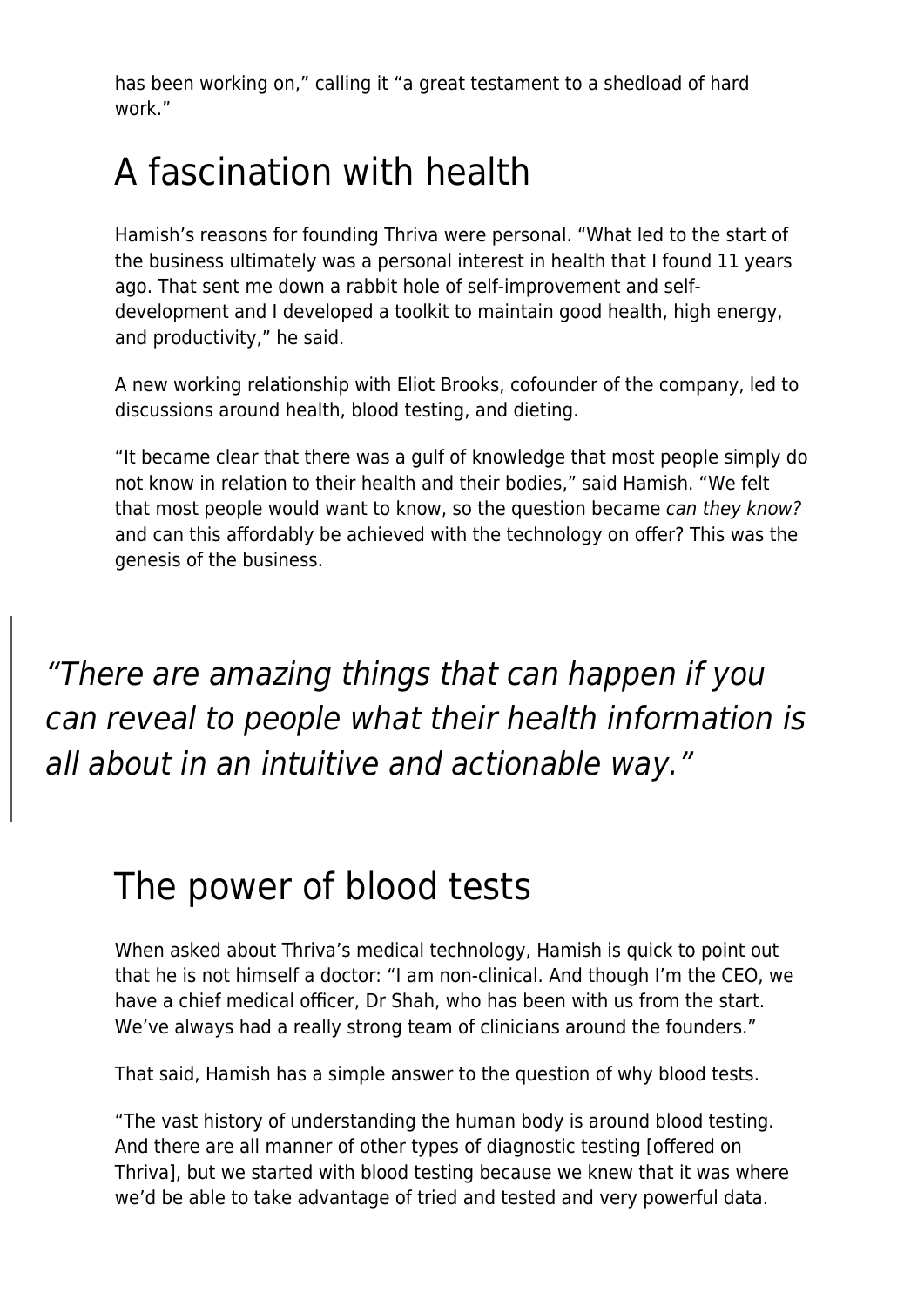"We didn't need to reinvent the wheel. We didn't need to persuade people of this new thing. The capability to analyse your biomarkers through blood just hadn't been done in the way we were making it available to people."

#### Health-based machine learning

If using blood samples for health diagnostics is a tried and tested method of medical analysis, deploying machine learning and AI to give users personalised health recommendations is on the frontier of medical technological innovation.

"There are two parts to Thriva," Hamish explains. "There is the B2C branded experience that people pay for directly. And there are our B2B capabilities, where we power third parties from the NHS, to insurers, and so on. The AI capabilities sit predominantly on the B2C side of the business.

"There are a few different ways in which businesses can take advantage of the developments and computational capabilities that have emerged in tandem with our business development. Ultimately, it all comes down to personalisation. Where most people start with Thriva is the personalised test recommendations based on information provided to us by the consumer, matched to data put together by our digital team.

"We've also created a piece of technology that is a Class One medical device registered with the MHRA. And that device makes a set of actionable recommendations as to what are the most highly impactful things that one can do to improve their results based on the latest medical research.

"And that personalisation is automated, whereas it otherwise would be done by a filtering process conducted by a human."

## The influence of decentralisation

Hamish's early career was in fintech, an emergent financial services method that challenged and disrupted institutional banking models by promoting a tech-powered personalised consumer-first approach. Hamish explains that the zeitgeist of decentralisation was a foundational influence in Thriva.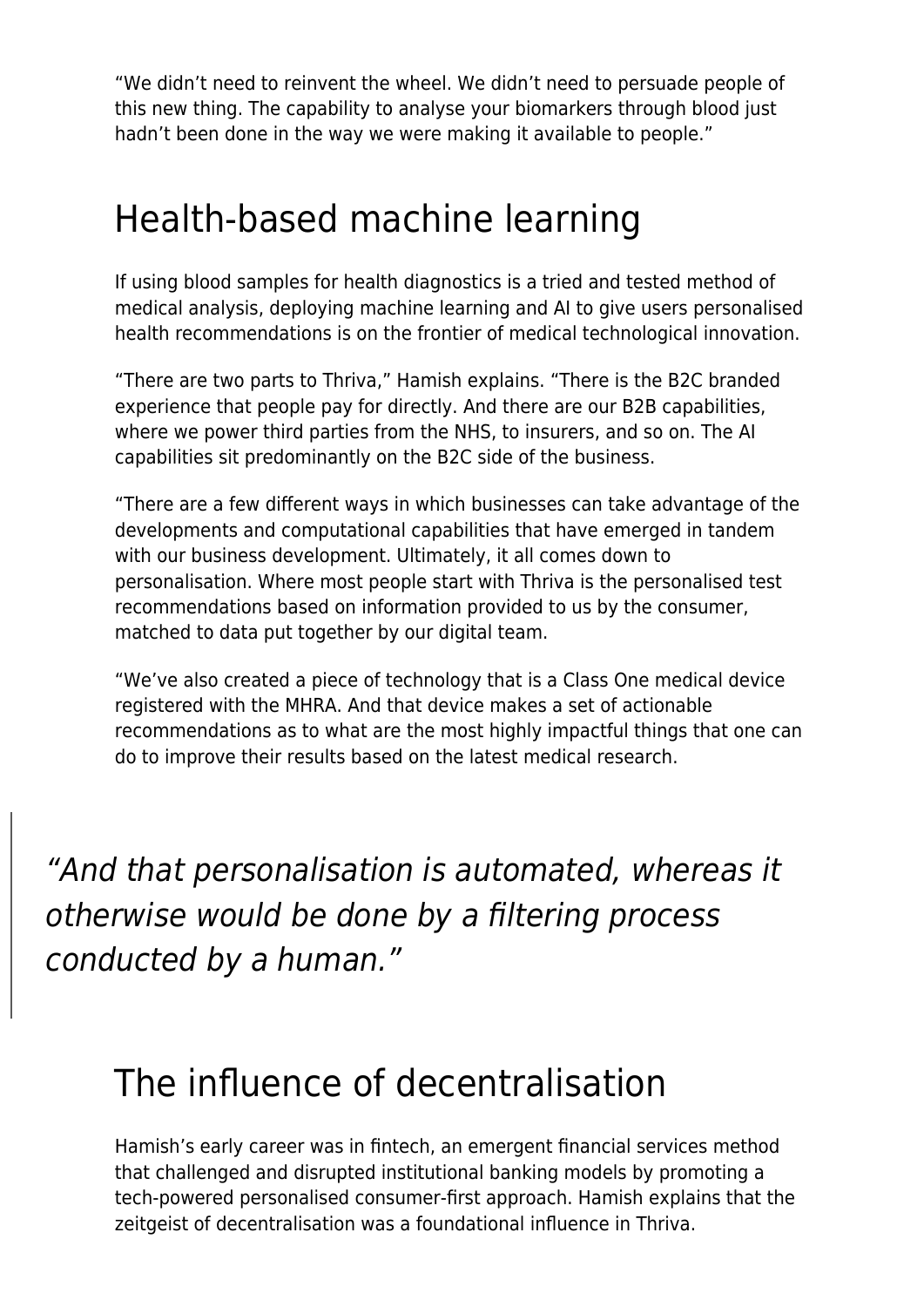"What struck us both at the time," said Hamish. Talking about his early conversations with Eliot, he adds it "was that the future of financial services and technology was to empower the customer and put them at the centre of the experience. And this was being proved correct with Monzo and Revolut.

"We talk about the democratisation of diagnostics and healthcare every couple of days. [The founders] grew up in the era of peer-to-peer decentralised finance. Which meant treating people like adults."

But how does this relationship manifest itself when the subject is healthcare, as opposed to finances?

"I think there are two parts to it," Hamish explains. "There is giving people the information they need, and there is giving it in a responsible manner. You can have an adult-to-adult conversation where you treat the consumer as someone capable of understanding, rather than there being an asymmetry of power where the consumer is treated as a child.

"There is a responsibility in fintech that carries over to healthcare. You have to be mindful of how you convey information, and how it can be used in a manner that may not have been your intention. But putting the safeguarding and patient safety into the company came very easy to use because we saw it in the fintech space."

#### VC funded

But how have Thriva managed to grow at such an extraordinary rate over the turbulent past two years?

"We are VC funded. We have raised about £13M to date. And we're very lucky to have a roster of really strong early stage angel investors and [Seedcamp](https://seedcamp.com/), a very early stage institutional investor."

We also had support from Taavet Hinrikus (from [Wise](https://wise.com/)), Alex Chesterman (from Zoopla and LoveFilm, and now [Cazoo](https://www.cazoo.co.uk/)) Simon Franks, and Will Neal. And then subsequent from that we raised institutional rounds from Target Global, Guinness Asset Management, and Pembroke VCT."

Asked whether the company has their sights on going public, Hamish said that whilst it is something they would consider, they're "not there yet".

"We probably have 18 months worth of execution in front of us to bring in the next phase. Whether that is an IPO, equity raise, or international expansion."